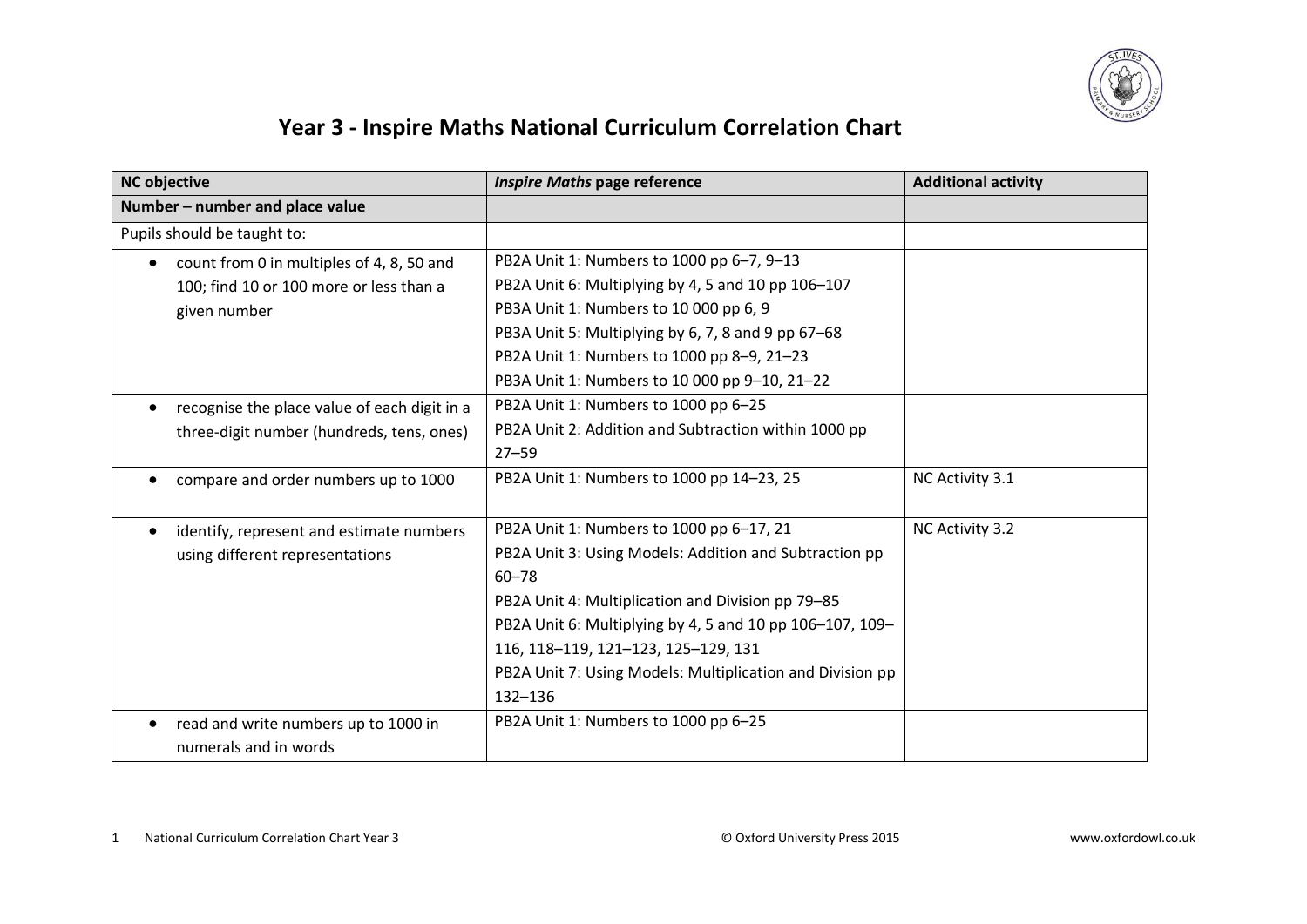

| solve number problems and practical<br>problems involving these ideas.                                                                                               | PB2A Unit 1: Numbers to 1000 pp 13, 18, 20-26<br>PB2A Unit 3: Using Models: Addition and Subtraction pp<br>$61 - 78$<br>PB2A Unit 4: Multiplication and Division pp 79-85<br>PB2A Unit 6: Multiplying by 4, 5 and 10 pp 106-107, 109-<br>116, 118-119, 121-123, 125-129, 131<br>PB2A Unit 7: Using Models: Multiplication and Division pp<br>132-136 |                 |
|----------------------------------------------------------------------------------------------------------------------------------------------------------------------|------------------------------------------------------------------------------------------------------------------------------------------------------------------------------------------------------------------------------------------------------------------------------------------------------------------------------------------------------|-----------------|
| Number - addition and subtraction                                                                                                                                    |                                                                                                                                                                                                                                                                                                                                                      |                 |
| Pupils should be taught to:                                                                                                                                          |                                                                                                                                                                                                                                                                                                                                                      |                 |
| add and subtract numbers mentally,<br>$\bullet$<br>including:<br>a three-digit number and ones<br>a three-digit number and tens<br>a three-digit number and hundreds | PB2B Unit 10: Mental Calculations pp 6-18<br>PB3A Unit 9: Mental Calculations pp 124-131                                                                                                                                                                                                                                                             | NC Activity 3.3 |
| add and subtract numbers with up to three<br>$\bullet$<br>digits, using formal written methods of<br>columnar addition and subtraction                               | PB2A Unit 2: Addition and Subtraction within 1000 pp<br>$27 - 59$                                                                                                                                                                                                                                                                                    |                 |
| estimate the answer to a calculation and<br>$\bullet$<br>use inverse operations to check answers                                                                     | PB4A Unit 2: Whole Numbers (2) pp 32, 35                                                                                                                                                                                                                                                                                                             | NC Activity 3.4 |
| solve problems, including missing number<br>$\bullet$<br>problems, using number facts, place value,<br>and more complex addition and<br>subtraction.                 | PB2A Unit 2: Addition and Subtraction within 1000 pp 30,<br>34, 36-37, 39, 41-43, 46, 50-51, 55, 58-59<br>PB2A Unit 3: Using Models: Addition and Subtraction pp<br>$61 - 78$<br>PB2A Unit 8: Length pp 148-151<br>PB2A Unit 9: Mass pp 159-160, 164, 167-172, 175                                                                                   |                 |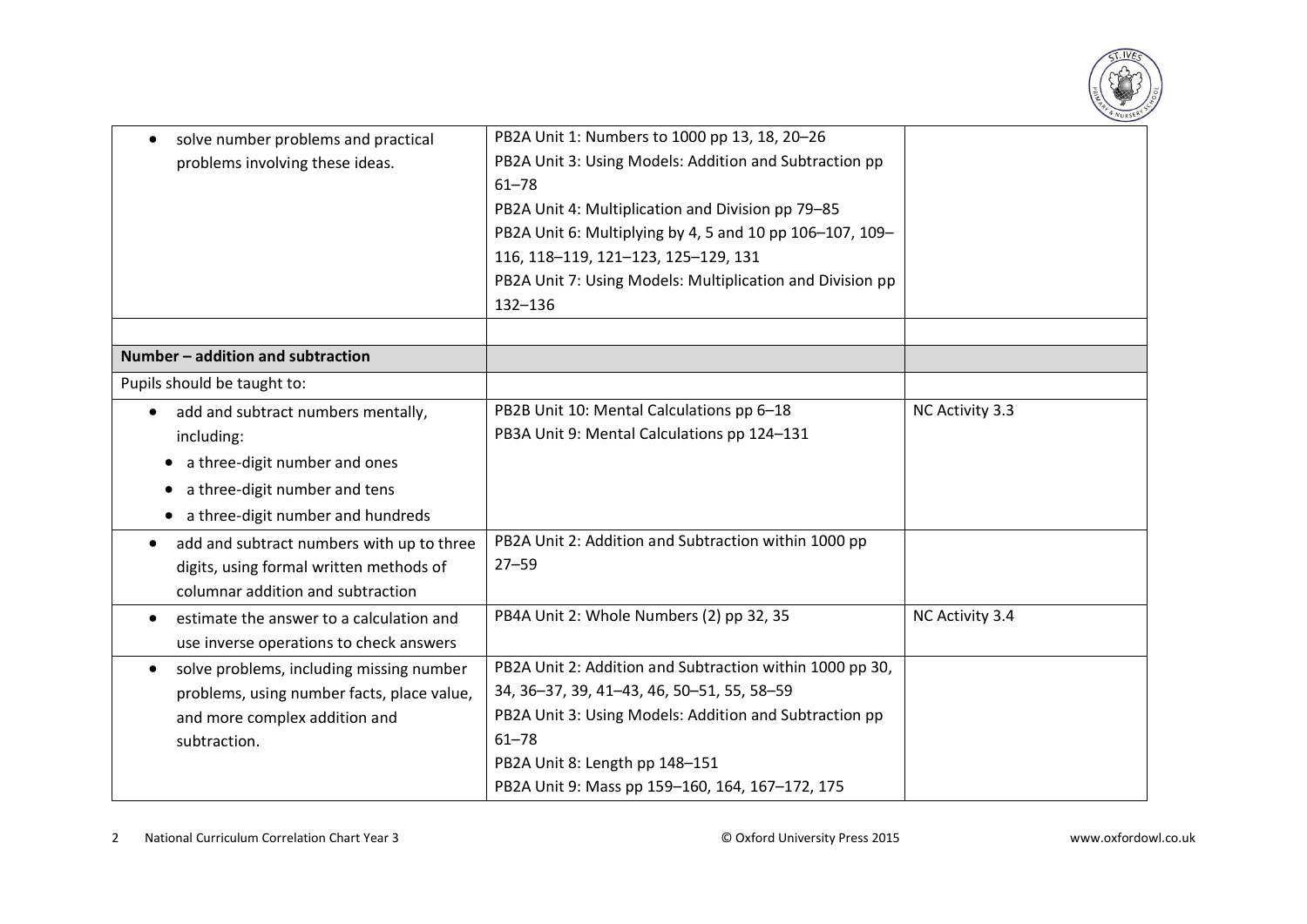

|                                            | PB2B Unit 14: Volume pp 89-91                             |  |
|--------------------------------------------|-----------------------------------------------------------|--|
|                                            | PB3B Unit 10: Money pp 6-10, 13-18, 22-26                 |  |
|                                            | PB3B Unit 11: Length, Mass and Volume p 44                |  |
|                                            | PB3B Unit 12: Solving Word Problems: Length, Mass and     |  |
|                                            | Volume pp 45-46, 48-50                                    |  |
|                                            |                                                           |  |
| Number - multiplication and division       |                                                           |  |
| Pupils should be taught to:                |                                                           |  |
| recall and use multiplication and division | PB2A Unit 5: Multiplying by 2 and 3 pp 95-105             |  |
| facts for the 3, 4 and 8 multiplication    | PB2A Unit 6: Multiplying by 4, 5 and 10 pp 106-114, 126-  |  |
| tables                                     | 131                                                       |  |
|                                            | PB2A Unit 7: Using Models: Multiplication and Division pp |  |
|                                            | $132 - 136$                                               |  |
|                                            | PB2A Unit 8: Length pp 152-153                            |  |
|                                            | PB2B Unit 15: Graphs pp 98-99, 106-107                    |  |
|                                            | PB3A Unit 5: Multiplying by 6, 7, 8 and 9 pp 67–68, 70,   |  |
|                                            | $72 - 78$                                                 |  |
|                                            | PB3A Unit 9: Mental Calculations pp 132-136               |  |
| write and calculate mathematical           | PB2A Unit 7: Using Models: Multiplication and Division pp |  |
| statements for multiplication and division | 132-136                                                   |  |
| using the multiplication tables that they  | PB2A Unit 8: Length pp 152-153                            |  |
| know, including for two-digit numbers      | PB2A Unit 9: Mass pp 173-175                              |  |
| times one-digit numbers, using mental and  | PB2B Unit 14: Volume pp 92-93                             |  |
| progressing to formal written methods      | PB3A Unit 6: Multiplication pp 79-92                      |  |
|                                            | PB3A Unit 7: Division pp 93-96, 98-110                    |  |
|                                            | PB3A Unit 8: Solving Word Problems 2: Multiplication and  |  |
|                                            | Division pp 111-123                                       |  |
|                                            | PB3A Unit 9: Mental Calculations pp 132-136               |  |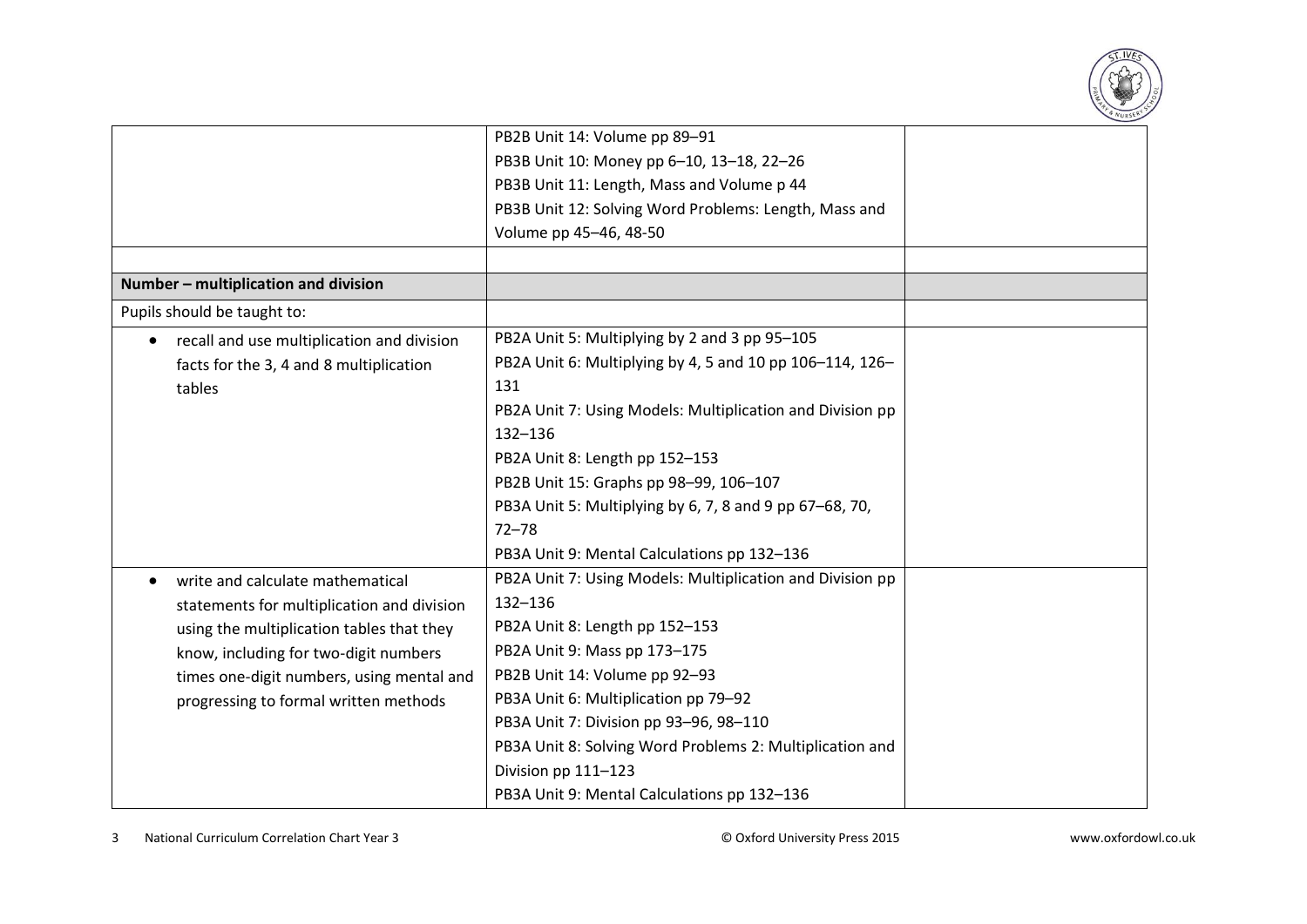

| solve problems, including missing number<br>$\bullet$ | PB2A Unit 4: Multiplication and Division pp 79-85         | NC Activity 3.5 |
|-------------------------------------------------------|-----------------------------------------------------------|-----------------|
| problems, involving multiplication and                | PB2A Unit 5: Multiplying by 2 and 3 pp 86-105             |                 |
| division, including positive integer scaling          | PB2A Unit 6: Multiplying by 4, 5 and 10 pp 106-131        |                 |
| problems and correspondence problems in               | PB2A Unit 7: Using Models: Multiplication and Division pp |                 |
| which n objects are connected to m                    | 132-136                                                   |                 |
| objects.                                              | PB2A Unit 8: Length pp 152-153                            |                 |
|                                                       | PB2A Unit 9: Mass pp 173-175                              |                 |
|                                                       | PB2B Unit 14: Volume pp 92-93                             |                 |
|                                                       | PB2B Unit 15: Graphs pp 95-109                            |                 |
|                                                       | PB3A Unit 6: Multiplication pp 91-92                      |                 |
|                                                       | PB3A Unit 7: Division pp 93-95, 99-110                    |                 |
|                                                       | PB3A Unit 8: Solving Word Problems 2: Multiplication and  |                 |
|                                                       | Division pp 111-123                                       |                 |
|                                                       | PB3B Unit 12: Solving Word Problems: Length, Mass and     |                 |
|                                                       | Volume pp 47-55                                           |                 |
|                                                       | PB3B Unit 15: Time pp 111-112                             |                 |
|                                                       |                                                           |                 |
| <b>Number - fractions</b>                             |                                                           |                 |
| Pupils should be taught to:                           |                                                           |                 |
| count up and down in tenths; recognise<br>$\bullet$   | PB2B Unit 12: Fractions pp 32-37, 43, 48                  | NC Activity 3.6 |
| that tenths arise from dividing an object             | PB4B Unit 9: Decimals (1) pp 8-13                         |                 |
| into 10 equal parts and in dividing one-              |                                                           |                 |
| digit numbers or quantities by 10                     |                                                           |                 |
| recognise, find and write fractions of a<br>$\bullet$ | PB4A Unit 5: Fractions pp 104-107, 110-115                |                 |
| discrete set of objects: unit fractions and           |                                                           |                 |
| non-unit fractions with small denominators            |                                                           |                 |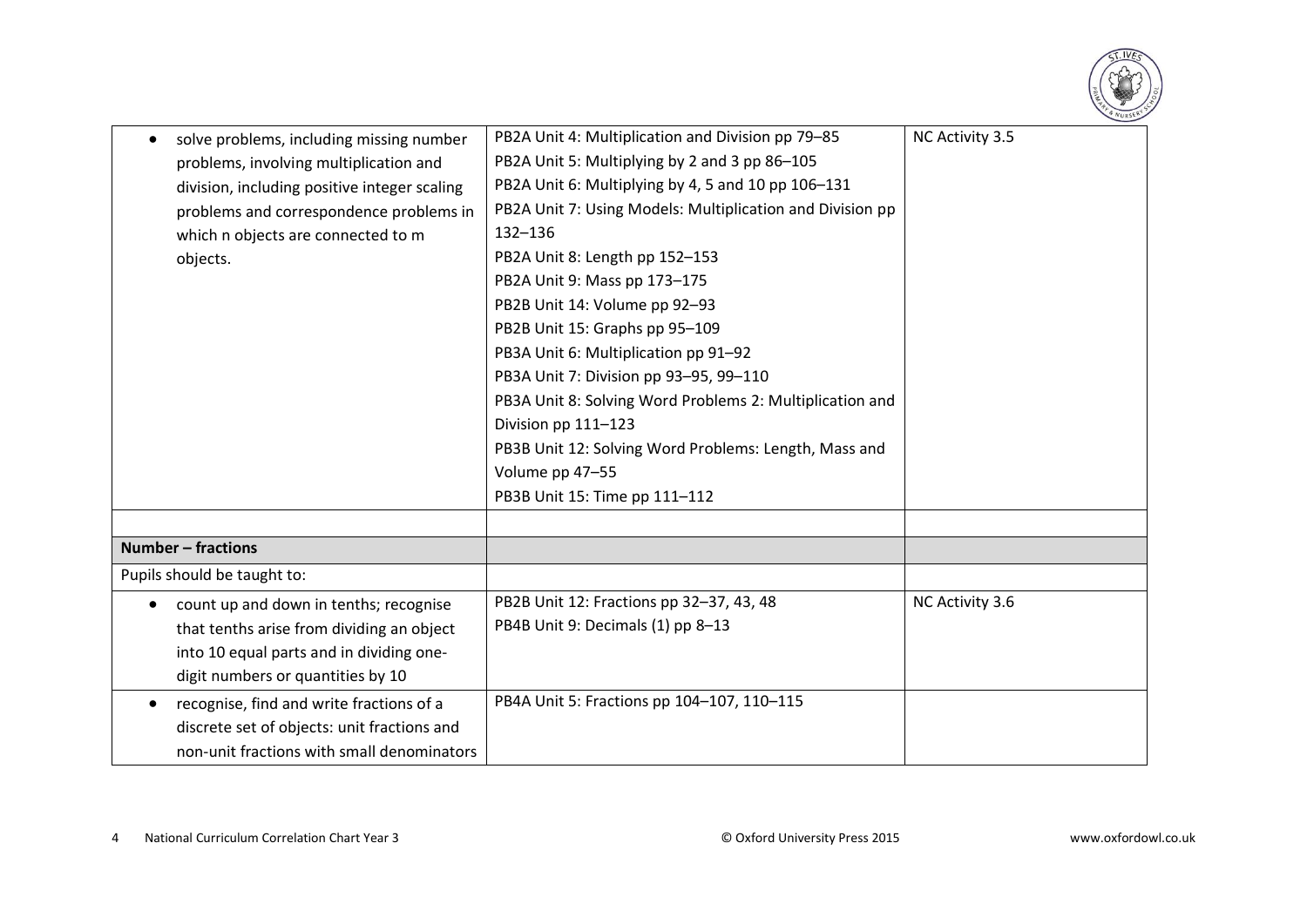

| recognise and use fractions as numbers:<br>unit fractions and non-unit fractions with<br>small denominators                           | PB2B Unit 12: Fractions pp 46, 48, 51-53                                                                                                                                                                              |                 |
|---------------------------------------------------------------------------------------------------------------------------------------|-----------------------------------------------------------------------------------------------------------------------------------------------------------------------------------------------------------------------|-----------------|
| recognise and show, using diagrams,<br>equivalent fractions with small<br>denominators                                                | PB3B Unit 14: Fractions pp 69-74, 78-83                                                                                                                                                                               |                 |
| add and subtract fractions with the same<br>denominator within one whole [for<br>example, $\frac{5}{7} + \frac{1}{7} = \frac{6}{7}$ ] | PB2B Unit 12: Fractions pp 50-59                                                                                                                                                                                      |                 |
| compare and order unit fractions, and<br>fractions with the same denominators                                                         | PB2B Unit 12: Fractions pp 44-49                                                                                                                                                                                      |                 |
| solve problems that involve all of the<br>above.                                                                                      | PB2B Unit 12: Fractions pp 38-47, 56-59<br>PB3B Unit 14: Fractions pp 70-71                                                                                                                                           |                 |
| <b>Measurement</b>                                                                                                                    |                                                                                                                                                                                                                       |                 |
| Pupils should be taught to:                                                                                                           |                                                                                                                                                                                                                       |                 |
| measure, compare, add and subtract:<br>lengths (m/cm/mm); mass (kg/g);<br>volume/capacity (I/ml)                                      | PB2A Unit 8: Length pp 137-151<br>PB2A Unit 9: Mass pp 155-172<br>PB2B Unit 14: Volume pp 85-91, 94<br>PB3B Unit 11: Length, Mass and Volume pp 27-29, 33-44<br>PB3B Unit 12: Solving Word Problems: Length, Mass and | NC Activity 3.7 |
| measure the perimeter of simple 2-D<br>shapes                                                                                         | Volume pp 45-46, 48<br>PB3B Unit 18: Area and Perimeter pp 163-165, 167, 172                                                                                                                                          |                 |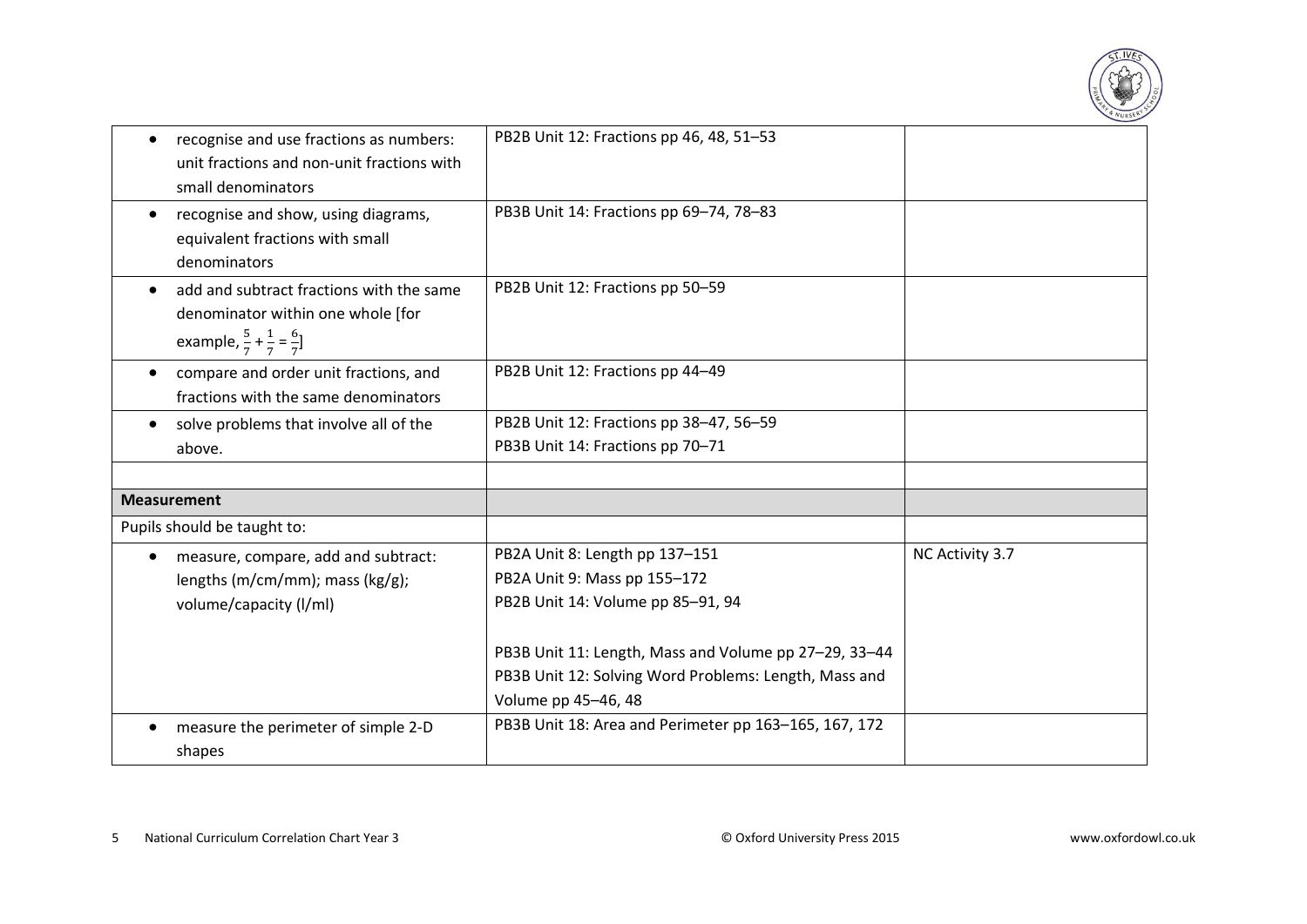

| add and subtract amounts of money to<br>$\bullet$     | PB1B Unit 19: Money (2) pp 132-143                     |                  |
|-------------------------------------------------------|--------------------------------------------------------|------------------|
| give change, using both £ and p in practical          | PB2A Unit 3: Using Models: Addition and Subtraction pp |                  |
| contexts                                              | 64, 70, 72, 74                                         |                  |
|                                                       | PB2B Unit 11: Money pp 28-30                           |                  |
| tell and write the time from an analogue<br>$\bullet$ | PB2B Unit 13: Time pp 60-78                            | NC Activity 3.8  |
| clock, including using Roman numerals                 | PB3B Unit 15: Time pp 91-94                            |                  |
| from I to XII, and 12-hour and 24-hour                | PB4B Unit 11: Time pp 86-97                            |                  |
| clocks                                                |                                                        |                  |
| estimate and read time with increasing                | PB2B Unit 13: Time pp 60-73                            | NC Activity 3.9  |
| accuracy to the nearest minute; record and            | PB3B Unit 15: Time pp 91-94                            |                  |
| compare time in terms of seconds, minutes             | PB4B Unit 11: Time pp 82-83, 85                        |                  |
| and hours; use vocabulary such as o'clock,            |                                                        |                  |
| a.m./p.m., morning, afternoon, noon and               |                                                        |                  |
| midnight                                              |                                                        |                  |
| know the number of seconds in a minute<br>$\bullet$   | PB4B Unit 11: Time pp 81-85                            | NC Activity 3.10 |
| and the number of days in each month,                 |                                                        |                  |
| year and leap year                                    |                                                        |                  |
| compare durations of events [for example<br>$\bullet$ | PB2B Unit 13: Time pp 74-77                            |                  |
| to calculate the time taken by particular             | PB3B Unit 15: Time pp 105-110, 112-114                 |                  |
| events or tasks].                                     | PB4B Unit 11: Time pp 81-85, 87-96                     |                  |
|                                                       |                                                        |                  |
| Geometry - properties of shapes                       |                                                        |                  |
| Pupils should be taught to:                           |                                                        |                  |
| draw 2-D shapes and make 3-D shapes<br>$\bullet$      | PB2A Unit 4: Multiplication and Division p 84          | NC Activity 3.11 |
| using modelling materials; recognise 3-D              | PB2B Unit 16: Lines and Surfaces pp 114-119            |                  |
| shapes in different orientations and                  | PB2B Unit 17: Shapes and Patterns pp 122-131, 135-136  |                  |
| describe them                                         | PB3B Unit 16: Angles pp 121-122, 125-126               |                  |

6 National Curriculum Correlation Chart Year 3 © Oxford University Press 2015 www.oxfordowl.co.uk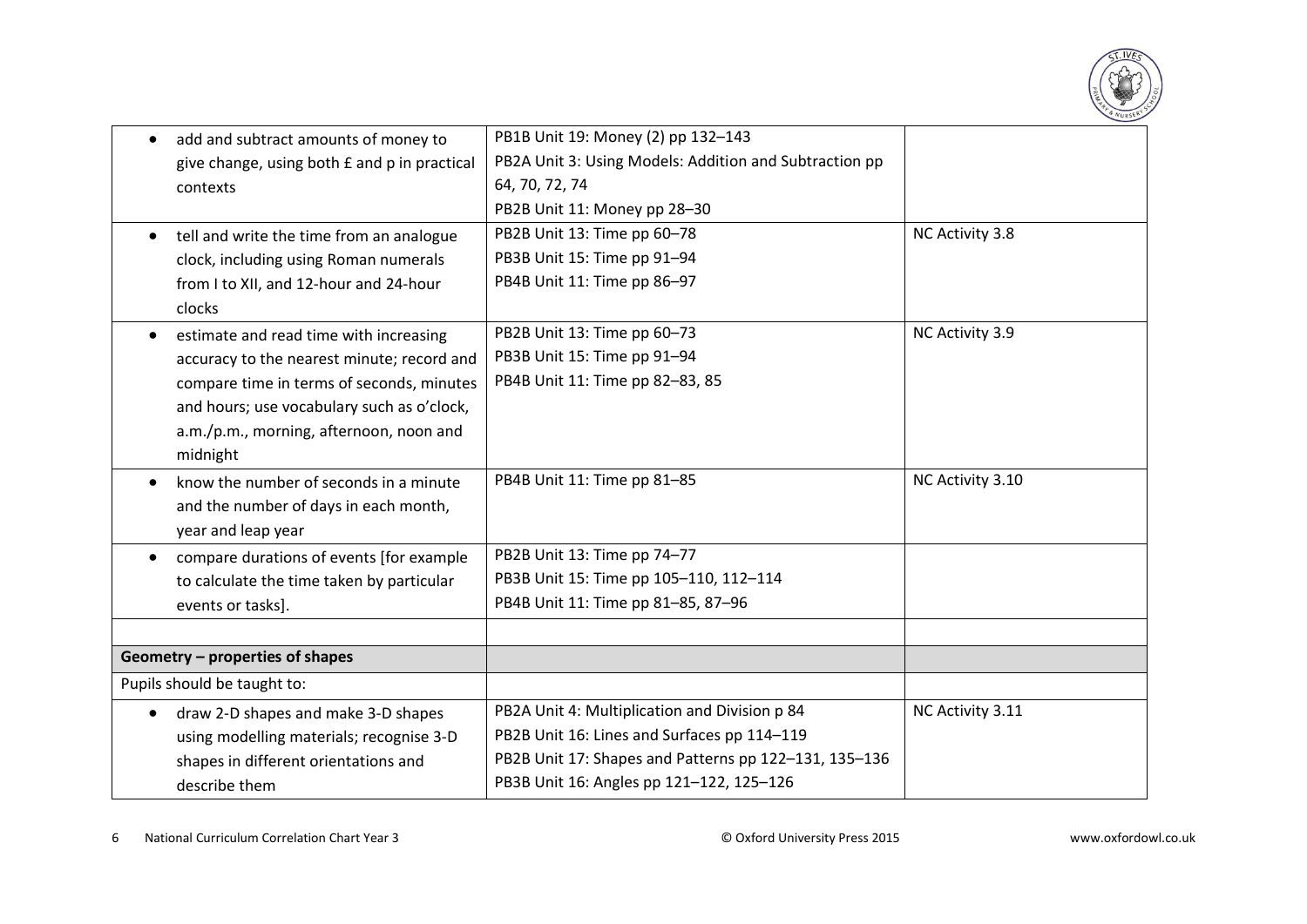

| recognise angles as a property of shape or<br>$\bullet$ | PB3B Unit 16: Angles pp 115-122                        | NC Activity 3.12 |
|---------------------------------------------------------|--------------------------------------------------------|------------------|
| a description of a turn                                 | PB4A Unit 6: Angles pp 125-132                         |                  |
| identify right angles, recognise that two               | PB3B Unit 16: Angles pp 123-126                        |                  |
| right angles make a half-turn, three make               | PB4A Unit 6: Angles pp 125-126                         |                  |
| three quarters of a turn and four a                     |                                                        |                  |
| complete turn; identify whether angles are              |                                                        |                  |
| greater than or less than a right angle                 |                                                        |                  |
| identify horizontal and vertical lines and              | PB3B Unit 17: Perpendicular and Parallel Lines         | NC Activity 3.13 |
| pairs of perpendicular and parallel lines.              | pp 127-131, 138-142, 148                               |                  |
|                                                         | PB4A Unit 7: Perpendicular and Parallel Lines          |                  |
|                                                         | pp 133-141                                             |                  |
|                                                         | PB4A Unit 8: Squares and Rectangles pp 142-145         |                  |
|                                                         |                                                        |                  |
| <b>Statistics</b>                                       |                                                        |                  |
| Pupils should be taught to:                             |                                                        |                  |
| interpret and present data using bar<br>$\bullet$       | PB2A Unit 9: Mass pp 157, 166, 171                     |                  |
| charts, pictograms and tables                           | PB2B Unit 13: Time pp 77                               |                  |
|                                                         | PB2B Unit 14: Volume pp 87                             |                  |
|                                                         | PB2B Unit 15: Graphs pp 95-109                         |                  |
|                                                         | PB3A Unit 5: Multiplying by 6, 7, 8 and 9 p 73         |                  |
|                                                         | PB3B Unit 11: Length, Mass and Volume pp 36, 42        |                  |
|                                                         | PB3B Unit 13: Bar Graphs pp 56-67                      |                  |
|                                                         | PB3B Unit 16: Angles p 121                             |                  |
|                                                         | PB3B Unit 17: Perpendicular and Parallel Lines pp 131, |                  |
|                                                         | 142                                                    |                  |
| solve one-step and two-step questions [for              | PB2A Unit 1: Numbers to 1000 pp 24-25                  |                  |
| example, 'How many more?' and 'How                      | PB2B Unit 15: Graphs, 95-103 pp 106-109                |                  |

7 National Curriculum Correlation Chart Year 3 © Oxford University Press 2015 www.oxfordowl.co.uk